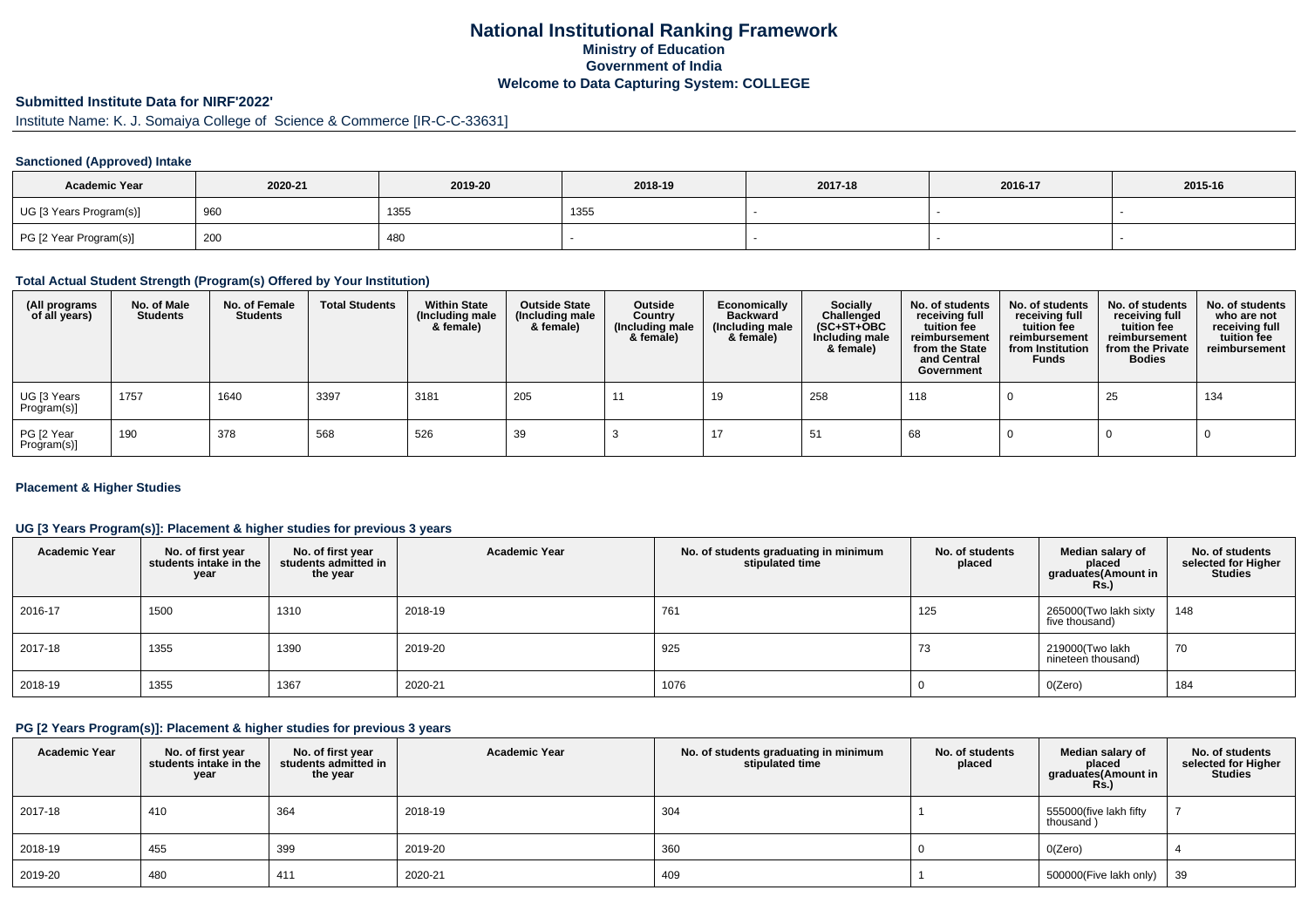#### **Financial Resources: Utilised Amount for the Capital expenditure for previous 3 years**

| <b>Academic Year</b>                                                                            | 2020-21                                                                 | 2019-20                                                                                              | 2018-19                                                                      |  |  |
|-------------------------------------------------------------------------------------------------|-------------------------------------------------------------------------|------------------------------------------------------------------------------------------------------|------------------------------------------------------------------------------|--|--|
|                                                                                                 | <b>Utilised Amount</b>                                                  | <b>Utilised Amount</b>                                                                               | <b>Utilised Amount</b>                                                       |  |  |
|                                                                                                 |                                                                         | Annual Capital Expenditure on Academic Activities and Resources (excluding expenditure on buildings) |                                                                              |  |  |
| Library                                                                                         | 664384 (Six Lakh Sixty Four Thousand Three Hundred Eighty<br>Four Only) | 808092 (Eight Lakh eight thousand ninety two)                                                        | 1738106 (seventeen lakh thirty eight thousand one hundred<br>and six)        |  |  |
| New Equipment for Laboratories                                                                  | 1800168 (Eighteen Lakh One Hundred Sixty Eight Only)                    | 303323 (three lakh three thousand three hundred twenty three)                                        | 584308 (Five Lakh Eighty Four Thousand Three Hundred<br>Eight)               |  |  |
| Other expenditure on creation of Capital Assets (excluding<br>expenditure on Land and Building) | 0 (Zero)                                                                | 1434387 (fourteen lakh thirty four thousand three hundred<br>eighty seven)                           | 8478945 (eighty four lakh seventy eight thousand nine hundred<br>forty five) |  |  |

## **Financial Resources: Utilised Amount for the Operational expenditure for previous 3 years**

| <b>Academic Year</b>                                                                                                                                                                            | 2020-21                                                                                              | 2019-20                                                                                        | 2018-19                                                                           |
|-------------------------------------------------------------------------------------------------------------------------------------------------------------------------------------------------|------------------------------------------------------------------------------------------------------|------------------------------------------------------------------------------------------------|-----------------------------------------------------------------------------------|
|                                                                                                                                                                                                 | <b>Utilised Amount</b>                                                                               | <b>Utilised Amount</b>                                                                         | <b>Utilised Amount</b>                                                            |
|                                                                                                                                                                                                 |                                                                                                      | <b>Annual Operational Expenditure</b>                                                          |                                                                                   |
| Salaries (Teaching and Non Teaching staff)                                                                                                                                                      | 234642335 (Twenty Three Crore Fourty Six Lakh Fourty Two<br>Thousand Three Hundred Thirty Five Only) | 243555736 (twenty four crore thirty five lakh fifty five thousand<br>seven hundred thirty six) | 195756073 (Nineteen crore fifty seven lakh fifty six thousand<br>seventy three)   |
| Maintenance of Academic Infrastructure or consumables and<br>other running expenditures (excluding maintenance of hostels<br>and allied services, rent of the building, depreciation cost, etc) | 19785206 (One Crore Ninety Seven Lakh Eighty Five<br>Thousand Two Hundred Six only)                  | 38921202 (Three Crore Eighty Nine Lakh Twenty One<br>Thousand Two Hundred Two)                 | 33286115 (Three Crore Thirty Two Lakh Eighty Six Thousand<br>One Hundred Fifteen) |
| Seminars/Conferences/Workshops                                                                                                                                                                  | 185099 (One Lakh Eighty Five Thousand Ninety Nine Only)                                              | 3020184 (thirty lakh twenty thousand one hundred eighty four)                                  | 1558970 (fifteen lakh fifty eight thousand nine hundred<br>seventy)               |

### **PCS Facilities: Facilities of physically challenged students**

| 1. Do your institution buildings have Lifts/Ramps?                                                                                                         | Yes, more than 80% of the buildings |
|------------------------------------------------------------------------------------------------------------------------------------------------------------|-------------------------------------|
| 2. Do your institution have provision for walking aids, including wheelchairs and transportation from one building to another for<br>handicapped students? | Yes                                 |
| 3. Do your institution buildings have specially designed toilets for handicapped students?                                                                 | Yes, more than 40% of the buildings |

## **Faculty Details**

| Srno | Name                            | Age | Designation                | Gender | Qualification | Experience (In<br>Months) | <b>Currently working</b><br>with institution? | <b>Joining Date</b> | <b>Leaving Date</b> | <b>Association type</b> |
|------|---------------------------------|-----|----------------------------|--------|---------------|---------------------------|-----------------------------------------------|---------------------|---------------------|-------------------------|
|      | HEENA<br>JAYANTILAL SHAH        | 38  | <b>Assistant Professor</b> | Female | Ph.D          | 67                        | Yes                                           | 16-12-2015          | $\sim$              | Regular                 |
| 2    | SAMIDHA MOHAN<br>PAWASKAR       | 53  | Associate Professor        | Female | Ph.D          | 370                       | Yes                                           | 17-09-1990          | $- -$               | Regular                 |
| 3    | <b>VEENA PRAKASH</b><br>SALVI   | 43  | <b>Assistant Professor</b> | Female | Ph.D          | 120                       | Yes                                           | 13-12-2013          | $\sim$              | Regular                 |
|      | <b>KETAN SADASHIV</b><br>THATTE | 37  | <b>Assistant Professor</b> | Male   | Ph.D          | 52                        | Yes                                           | 15-03-2017          | $\sim$              | Regular                 |
| 5    | AJIT SUDHAKAR<br>KATDARE        | 52  | Associate Professor        | Male   | Ph.D          | 348                       | Yes                                           | 01-07-1992          | $\sim$              | Regular                 |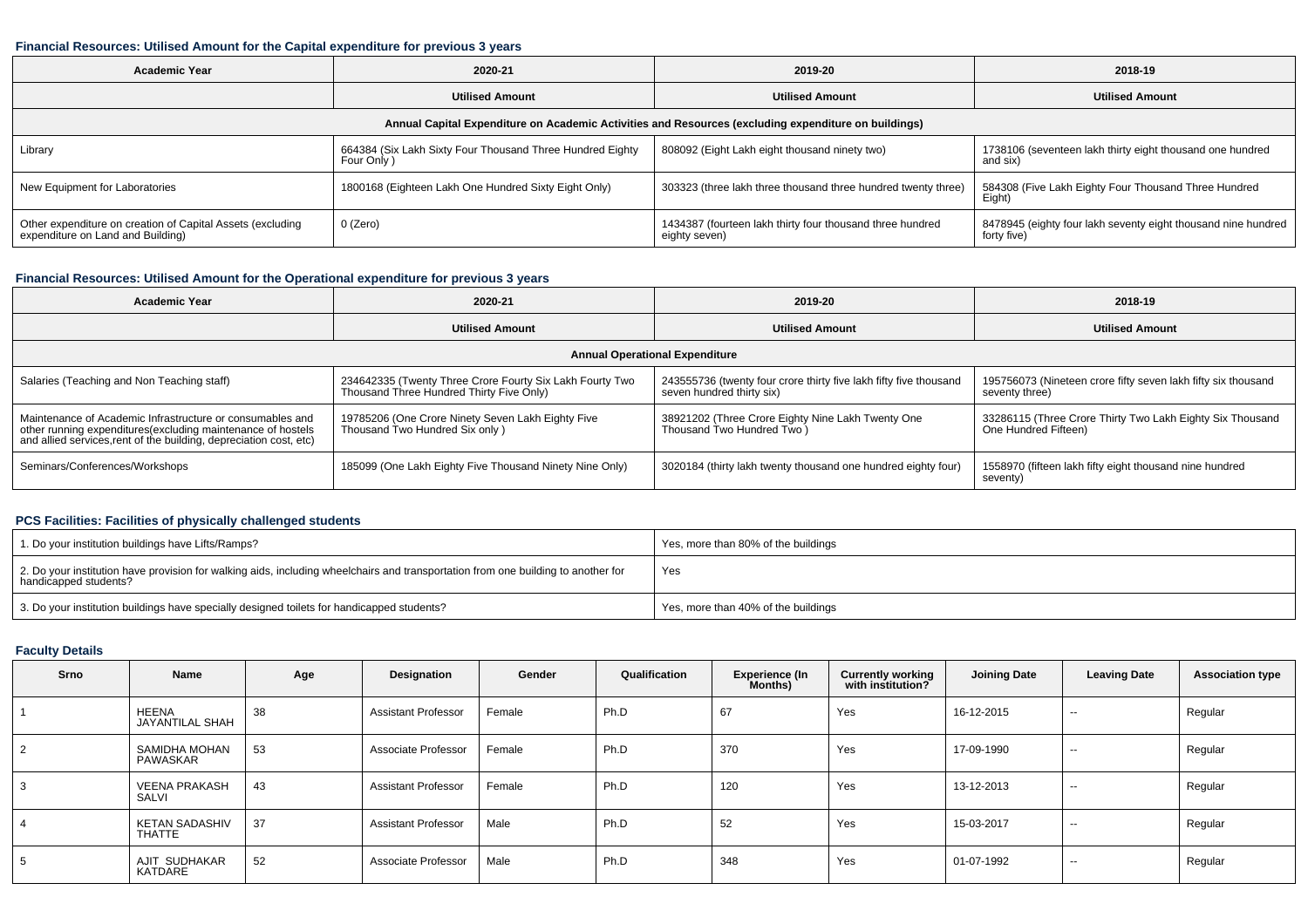| 6              | MEENA<br>PRABHAKAR<br><b>PATANKAR</b>        | 50 | <b>Assistant Professor</b> | Female | Ph.D  | 180 | Yes | 01-07-2006 |                          | Regular |
|----------------|----------------------------------------------|----|----------------------------|--------|-------|-----|-----|------------|--------------------------|---------|
| $\overline{7}$ | HEMANGI AMOL<br><b>BHAGWAT</b>               | 55 | Associate Professor        | Female | Ph.D  | 372 | Yes | 16-07-1990 | ⊷.                       | Regular |
| 8              | MEDHAVINI<br><b>SHIREESHA</b><br>KHARE       | 33 | <b>Assistant Professor</b> | Female | M.A   | 54  | Yes | 02-01-2017 | $\overline{\phantom{a}}$ | Regular |
| 9              | CHITRA GAUTAM<br><b>TREHAN</b>               | 55 | Associate Professor        | Female | M.A   | 372 | Yes | 09-07-1990 | ⊷.                       | Regular |
| 10             | Archana Sham<br>Padgaonkar                   | 47 | <b>Assistant Professor</b> | Female | Ph.D  | 60  | Yes | 25-07-2016 | ⊷.                       | Regular |
| 11             | <b>TRUPTI SHIVAJI</b><br><b>TAWDE</b>        | 36 | <b>Assistant Professor</b> | Female | Ph.D  | 70  | Yes | 30-09-2015 | $\overline{\phantom{a}}$ | Regular |
| 12             | <b>ROHIT SINGH</b><br>CHAUHAN                | 35 | <b>Assistant Professor</b> | Male   | Ph.D  | 70  | Yes | 30-09-2015 | $\overline{\phantom{a}}$ | Regular |
| 13             | PAWANOJI ANIKET<br>ANIL                      | 37 | <b>Assistant Professor</b> | Male   | Ph.D  | 69  | Yes | 01-10-2015 | ⊷.                       | Regular |
| 14             | <b>MADHAVI</b><br>CHANDRASHEKHA<br>R KATE    | 58 | Associate Professor        | Female | M.Sc. | 432 | Yes | 11-07-1985 | $\overline{\phantom{a}}$ | Regular |
| 15             | <b>NISHAMOL KANAT</b>                        | 46 | Associate Professor        | Female | Ph.D  | 212 | Yes | 07-11-2003 | $\overline{a}$           | Regular |
| 16             | <b>BRIGHT O PHILIP</b>                       | 54 | Associate Professor        | Male   | Ph.D  | 372 | Yes | 26-08-1991 | $\overline{\phantom{a}}$ | Regular |
| 17             | VANITA SANJAY<br><b>KULKARNI</b>             | 57 | Associate Professor        | Female | Ph.D  | 204 | Yes | 30-07-2004 | $\overline{\phantom{a}}$ | Regular |
| 18             | <b>VEENA LALIT</b><br>KHILNANI               | 55 | Associate Professor        | Female | Ph.D  | 235 | Yes | 11-11-2002 | −−                       | Regular |
| 19             | PRADNYA<br>JAGDEESHCHAND<br><b>RA PRABHU</b> | 54 | Associate Professor        | Female | Ph.D  | 395 | Yes | 17-08-1989 | $\overline{\phantom{a}}$ | Regular |
| 20             | <b>SUGANDHA</b><br><b>SHRIKANT</b><br>SHETYE | 54 | Associate Professor        | Female | Ph.D  | 312 | Yes | 01-07-1995 | $\overline{\phantom{a}}$ | Regular |
| 21             | YOGESH VILAS<br><b>GHALSASI</b>              | 47 | Associate Professor        | Male   | Ph.D  | 241 | Yes | 29-06-2004 | --                       | Regular |
| 22             | CHITRA RAJESH<br>KAMATH                      | 53 | Associate Professor        | Female | Ph.D  | 311 | Yes | 01-08-1995 | ⊷.                       | Regular |
| 23             | SAURABH ANIL<br>SHETE                        | 35 | <b>Assistant Professor</b> | Male   | Ph.D  | 94  | Yes | 02-01-2014 | $\overline{\phantom{a}}$ | Regular |
| 24             | <b>DILIP KUMAR</b><br>TULSIRAM YADAV         | 35 | <b>Assistant Professor</b> | Male   | Ph.D  | 99  | Yes | 19-01-2016 | Ξ.                       | Regular |
| 25             | NANABHAU BABAN<br>KARANJULE                  | 35 | <b>Assistant Professor</b> | Male   | Ph.D  | 74  | Yes | 05-10-2015 | ц.                       | Regular |
| 26             | SHILPA ABAJI<br>SAWANT                       | 37 | <b>Assistant Professor</b> | Female | M.COM | 96  | Yes | 30-07-2013 | ц.                       | Regular |
| 27             | SMITA GIRISH<br>PARANJAPE                    | 51 | <b>Assistant Professor</b> | Female | Ph.D  | 273 | Yes | 16-10-1998 | Щ,                       | Regular |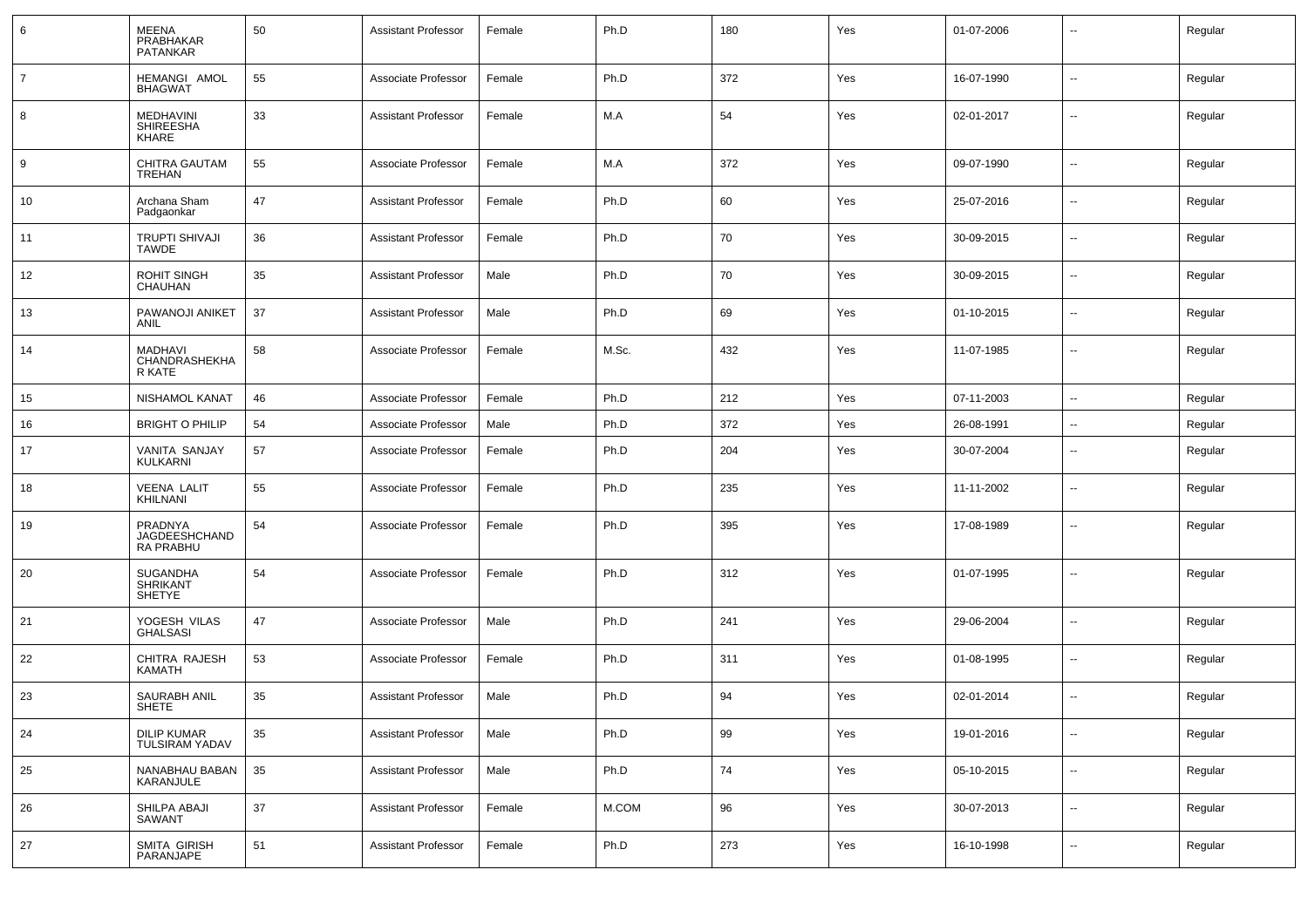| 28 | <b>DURGESH</b><br>GAJANAN<br><b>PHONDEKAR</b>          | 57 | Associate Professor        | Male   | M. Phil | 373 | Yes | 18-06-1990 | $\overline{\phantom{a}}$ | Regular |
|----|--------------------------------------------------------|----|----------------------------|--------|---------|-----|-----|------------|--------------------------|---------|
| 29 | ATUL ANANT<br>THATTE                                   | 59 | Assistant Professor        | Male   | M.COM   | 348 | Yes | 01-07-1992 | $\overline{\phantom{a}}$ | Regular |
| 30 | <b>JYOTI RAVI</b><br>SHARMA                            | 41 | Associate Professor        | Female | Ph.D    | 70  | Yes | 30-09-2015 | $\overline{\phantom{a}}$ | Regular |
| 31 | DEEPAK KUMAR<br>SURESH SAHU                            | 33 | <b>Assistant Professor</b> | Male   | M.Sc.   | 112 | Yes | 25-03-2014 | $\overline{\phantom{a}}$ | Regular |
| 32 | PRABHAT KUMAR<br><b>MANOJ KUMAR</b><br><b>UPADHYAY</b> | 29 | <b>Assistant Professor</b> | Male   | M.Sc.   | 69  | Yes | 06-10-2015 | $\sim$                   | Regular |
| 33 | MAKARAND<br>PRABHAKAR<br>NIPHADKAR                     | 51 | <b>Assistant Professor</b> | Male   | M.Sc.   | 252 | Yes | 18-07-2000 | $\overline{\phantom{a}}$ | Regular |
| 34 | <b>SUDHA</b><br>RAMKRISHNA<br>AGRAWAL                  | 54 | Associate Professor        | Female | M. Phil | 325 | Yes | 20-06-1994 | $\overline{\phantom{a}}$ | Regular |
| 35 | <b>SUBHASH</b><br><b>KRISHNAN</b>                      | 53 | Associate Professor        | Male   | M. Phil | 360 | Yes | 06-07-1991 | $\overline{\phantom{a}}$ | Regular |
| 36 | REEMA DEEPAK<br>KHANNA                                 | 52 | Associate Professor        | Female | M. Phil | 325 | Yes | 20-06-1994 | $\overline{\phantom{a}}$ | Regular |
| 37 | HEMLATTA<br><b>PARITOSH</b><br><b>CHAKRABORTY</b>      | 58 | Associate Professor        | Female | M.Sc.   | 433 | Yes | 20-06-1985 | $\overline{\phantom{a}}$ | Regular |
| 38 | SONIYA UDAY<br><b>SHETTY</b>                           | 47 | <b>Assistant Professor</b> | Female | Ph.D    | 203 | Yes | 02-08-2004 | $\sim$                   | Regular |
| 39 | <b>UNNATI BHARAT</b><br><b>PADALIA</b>                 | 60 | Associate Professor        | Female | Ph.D    | 432 | Yes | 01-07-1985 | $\overline{\phantom{a}}$ | Regular |
| 40 | LOLLY MUKESH<br>JAIN                                   | 48 | Associate Professor        | Female | Ph.D    | 310 | Yes | 01-09-1995 | $\overline{\phantom{a}}$ | Regular |
| 41 | SHABIB ABDULLAH<br><b>KHAN</b>                         | 36 | <b>Assistant Professor</b> | Male   | M.Sc.   | 91  | Yes | 18-12-2013 | $\overline{\phantom{a}}$ | Regular |
| 42 | SMITA LAXMAN<br><b>SURVASE</b>                         | 51 | <b>Assistant Professor</b> | Female | Ph.D    | 180 | Yes | 11-07-2006 | $\sim$                   | Regular |
| 43 | <b>JITENDRA</b><br><b>KAMALAKANT</b><br>PENDHARKAR     | 43 | <b>Assistant Professor</b> | Male   | Ph.D    | 204 | Yes | 12-07-2004 | $\sim$                   | Regular |
| 44 | DEEPAK SUBHASH<br>JALLA                                | 35 | <b>Assistant Professor</b> | Male   | M.Sc.   | 96  | Yes | 16-07-2013 | $\overline{\phantom{a}}$ | Regular |
| 45 | ANSHUL KRISHNA<br>MURARI GUPTA                         | 45 | <b>Assistant Professor</b> | Male   | M.Sc.   | 131 | Yes | 02-08-2010 | $\overline{\phantom{a}}$ | Regular |
| 46 | <b>AVALA MUNI</b><br><b>SHAKER</b>                     | 48 | <b>Assistant Professor</b> | Male   | M.Sc.   | 251 | Yes | 28-08-2000 | $\sim$                   | Regular |
| 47 | MEENA LALIT<br><b>SHARMA</b>                           | 59 | Associate Professor        | Female | Ph.D    | 432 | Yes | 04-07-1985 | $\overline{\phantom{a}}$ | Regular |
| 48 | <b>DEEPAK</b><br><b>BABANRAO MORE</b>                  | 49 | Associate Professor        | Male   | Ph.D    | 312 | Yes | 06-07-1995 | $\sim$                   | Regular |
| 49 | GEETA SATISH<br><b>NAIR</b>                            | 47 | <b>Assistant Professor</b> | Female | Ph.D    | 251 | Yes | 01-08-2000 | $\sim$                   | Regular |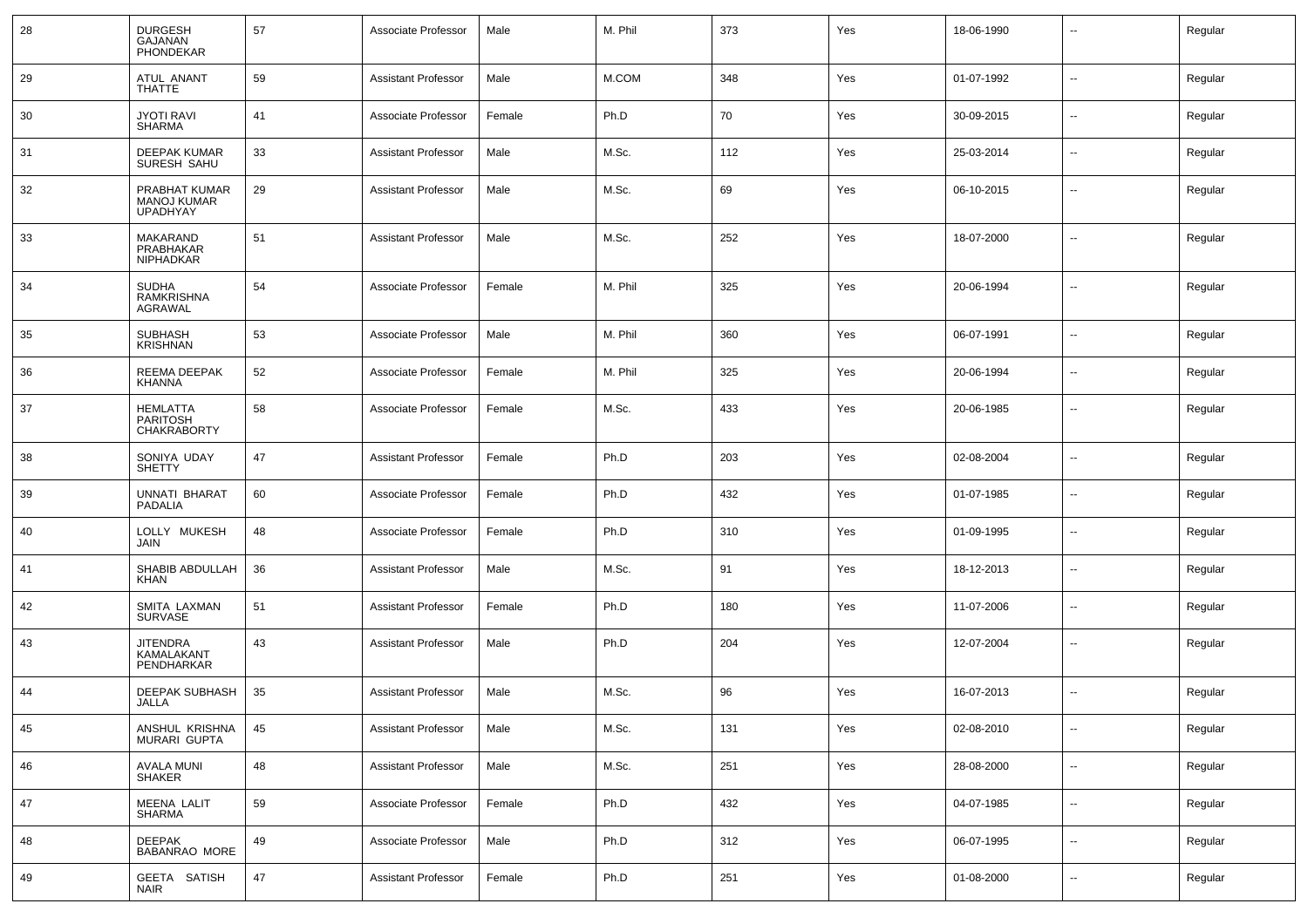| 50 | PALLAVI S RAOTE                                        | 42 | <b>Assistant Professor</b> | Female | Ph.D    | 90  | Yes | 04-01-2014 | $\overline{\phantom{a}}$ | Regular             |
|----|--------------------------------------------------------|----|----------------------------|--------|---------|-----|-----|------------|--------------------------|---------------------|
| 51 | <b>AMIT ARVIND</b><br><b>MORE</b>                      | 42 | <b>Assistant Professor</b> | Male   | M.Sc.   | 91  | Yes | 16-12-2013 | $\overline{\phantom{a}}$ | Regular             |
| 52 | KETANKUMAR<br>RAMESHBHAI<br>GAYAKVAD                   | 33 | <b>Assistant Professor</b> | Male   | M.Sc.   | 69  | Yes | 01-10-2015 | --                       | Regular             |
| 53 | NAMRATA DINESH<br><b>NAGWEKAR</b>                      | 34 | <b>Assistant Professor</b> | Female | M.A     | 68  | Yes | 17-11-2015 | --                       | Regular             |
| 54 | <b>MADHAVI</b><br><b>BHAVESH</b><br><b>JARDOSH</b>     | 55 | Associate Professor        | Female | M.Sc.   | 383 | Yes | 01-08-1989 | --                       | Regular             |
| 55 | ARATI AVINASH<br>KORE                                  | 43 | <b>Assistant Professor</b> | Female | M.Sc.   | 155 | Yes | 01-08-2008 | $\overline{\phantom{a}}$ | Regular             |
| 56 | PRASHANT<br>ABHAYAKUMAR<br><b>SHAH</b>                 | 56 | Associate Professor        | Male   | M. Phil | 406 | Yes | 25-09-1987 | $\overline{\phantom{a}}$ | Regular             |
| 57 | <b>SHREYA</b><br><b>RAVINDRA PATIL</b>                 | 30 | <b>Assistant Professor</b> | Female | M.Sc.   | 70  | Yes | 30-09-2015 | $\overline{\phantom{a}}$ | Regular             |
| 58 | <b>SHANTI AMOL</b><br><b>UPADHYE</b>                   | 41 | <b>Assistant Professor</b> | Female | Ph.D    | 69  | Yes | 17-10-2015 | $\overline{\phantom{a}}$ | Regular             |
| 59 | <b>VIKRANT</b><br><b>VYANKATRAO</b><br><b>DESHMUKH</b> | 46 | <b>Assistant Professor</b> | Male   | Ph.D    | 192 | Yes | 01-07-2005 | $\overline{\phantom{a}}$ | Regular             |
| 60 | AMOL<br>PRABHAKAR<br><b>PATWARDHAN</b>                 | 43 | <b>Assistant Professor</b> | Male   | Ph.D    | 131 | Yes | 06-08-2010 | $\overline{\phantom{a}}$ | Regular             |
| 61 | AJAY RAMAPATI<br><b>TRIPATHI</b>                       | 40 | <b>Assistant Professor</b> | Male   | M.Sc.   | 65  | No  | 21-10-2015 | 30-04-2021               | Regular             |
| 62 | KAMALROOKH<br>ZURVAN MAROLIA                           | 59 | <b>Assistant Professor</b> | Female | Ph.D    | 204 | Yes | 23-06-2004 | $\overline{\phantom{a}}$ | Adhoc / Contractual |
| 63 | SAEEMA<br>AKHTARUL HASAN<br><b>KHAN KHAN</b>           | 31 | <b>Assistant Professor</b> | Female | M.Sc.   | 60  | Yes | 01-08-2016 | $\overline{\phantom{a}}$ | Adhoc / Contractual |
| 64 | RUCHA AVDHUT<br><b>NAIK</b>                            | 42 | <b>Assistant Professor</b> | Female | Ph.D    | 69  | Yes | 01-10-2015 | $\overline{\phantom{a}}$ | Adhoc / Contractual |
| 65 | <b>RASHMI AMIT</b><br><b>THAKUR</b>                    | 34 | <b>Assistant Professor</b> | Female | Ph.D    | 69  | Yes | 03-10-2015 | $\overline{\phantom{a}}$ | Adhoc / Contractual |
| 66 | <b>JAIDIP</b><br><b>BABASAHEB</b><br>WABLE             | 35 | <b>Assistant Professor</b> | Male   | M.Sc.   | 78  | Yes | 05-10-2015 | $\overline{\phantom{a}}$ | Adhoc / Contractual |
| 67 | AFSAR ALI KARAM<br>HUSEN SIDDIKI                       | 35 | <b>Assistant Professor</b> | Male   | Ph.D    | 103 | Yes | 01-10-2015 | --                       | Adhoc / Contractual |
| 68 | MITHUN GOPAL<br><b>MONDAL</b>                          | 35 | <b>Assistant Professor</b> | Male   | Ph.D    | 70  | Yes | 30-09-2015 | Щ,                       | Adhoc / Contractual |
| 69 | KETAN JAYANT<br>RANADE                                 | 41 | <b>Assistant Professor</b> | Male   | Ph.D    | 69  | Yes | 17-10-2015 | $\sim$                   | Adhoc / Contractual |
| 70 | CHETANA SHYAM<br>KANEKAR                               | 35 | <b>Assistant Professor</b> | Female | M.Sc.   | 68  | Yes | 18-11-2015 | ۰.                       | Adhoc / Contractual |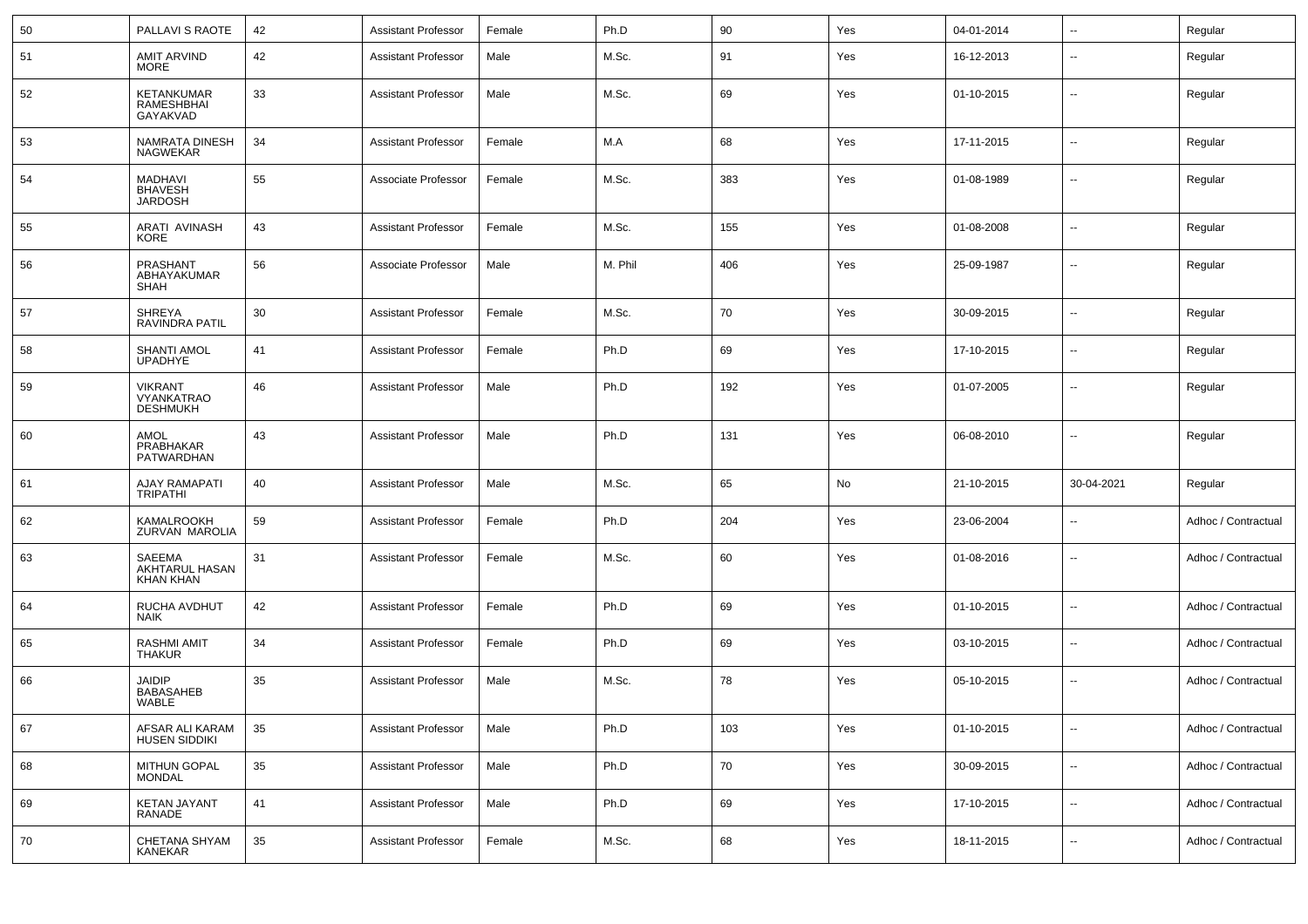| 71 | MEENAKSHI<br><b>RAGHUNATH</b><br>WAGH | 41 | <b>Assistant Professor</b> | Female | M.Sc.   | 66  | Yes | 06-01-2016 | $\overline{\phantom{a}}$ | Adhoc / Contractual |
|----|---------------------------------------|----|----------------------------|--------|---------|-----|-----|------------|--------------------------|---------------------|
| 72 | <b>ROHINI ARUN</b><br>KASABE          | 45 | <b>Assistant Professor</b> | Female | Ph.D    | 60  | Yes | 01-08-2016 | $\overline{\phantom{a}}$ | Adhoc / Contractual |
| 73 | <b>AMIT SHRINIVAS</b><br><b>DIXIT</b> | 40 | <b>Assistant Professor</b> | Male   | M.COM   | 56  | Yes | 10-11-2016 | $\overline{\phantom{a}}$ | Adhoc / Contractual |
| 74 | <b>MADHURI MULJI</b><br>PADAYA        | 30 | <b>Assistant Professor</b> | Female | M.Sc.   | 48  | Yes | 15-07-2017 | $\overline{\phantom{a}}$ | Adhoc / Contractual |
| 75 | Sarang Bhushan<br>Gujar               | 36 | <b>Assistant Professor</b> | Male   | M.Sc.   | 48  | Yes | 15-07-2017 | ц.                       | Adhoc / Contractual |
| 76 | Shruti Abhijit Barve                  | 41 | <b>Assistant Professor</b> | Female | Ph.D    | 48  | Yes | 24-07-2017 | $\overline{a}$           | Adhoc / Contractual |
| 77 | <b>Prashant Ashok</b><br>Agre         | 28 | <b>Assistant Professor</b> | Male   | M.Sc.   | 47  | Yes | 09-08-2017 | --                       | Adhoc / Contractual |
| 78 | Dnyanada Rajaram<br>Salvi             | 33 | <b>Assistant Professor</b> | Female | Ph.D    | 32  | Yes | 03-11-2018 | ⊷.                       | Adhoc / Contractual |
| 79 | Siddharth Annasa<br>Kshatriya         | 29 | <b>Assistant Professor</b> | Male   | M.Sc.   | 32  | Yes | 03-11-2018 | --                       | Adhoc / Contractual |
| 80 | ASMITA SANTOSH<br><b>SINGH</b>        | 30 | <b>Assistant Professor</b> | Female | Ph.D    | 32  | Yes | 03-11-2018 | --                       | Adhoc / Contractual |
| 81 | Ramya Gopakumar<br>Nair               | 32 | <b>Assistant Professor</b> | Female | Ph.D    | 24  | No  | 06-12-2018 | 31-12-2020               | Adhoc / Contractual |
| 82 | Shital Jitendra<br>Mehta              | 32 | <b>Assistant Professor</b> | Female | Ph.D    | 31  | Yes | 01-12-2018 | --                       | Adhoc / Contractual |
| 83 | Amol Sitaram Pawar                    | 37 | <b>Assistant Professor</b> | Male   | Ph.D    | 60  | Yes | 01-06-2016 | --                       | Adhoc / Contractual |
| 84 | SUPRIYA JAYANT<br>JANABHANDHU         | 56 | Associate Professor        | Female | M. Phil | 361 | Yes | 01-07-1991 | $\overline{\phantom{a}}$ | Regular             |
| 85 | Vaijayanti Dattaram<br>Ghase          | 31 | <b>Assistant Professor</b> | Female | Ph.D    | 24  | Yes | 06-08-2019 | --                       | Adhoc / Contractual |
| 86 | Shital Mohan<br>Sonawane              | 33 | <b>Assistant Professor</b> | Female | M.Sc.   | 20  | Yes | 26-11-2019 | --                       | Adhoc / Contractual |
| 87 | Rahul Ramesh<br>Hegishte              | 42 | <b>Assistant Professor</b> | Male   | M.Sc.   | 68  | Yes | 25-11-2019 | $\overline{\phantom{a}}$ | Adhoc / Contractual |
| 88 | Madhu Joshi                           | 50 | <b>Assistant Professor</b> | Female | Ph.D    | 20  | Yes | 14-11-2019 | $\overline{\phantom{a}}$ | Adhoc / Contractual |
| 89 | Vandana Sahayog<br>Jamdar             | 45 | <b>Assistant Professor</b> | Female | Ph.D    | 24  | Yes | 06-08-2019 | --                       | Adhoc / Contractual |
| 90 | RANJANA<br>SHRIRAM SHUKLA             | 60 | Associate Professor        | Female | M. Phil | 449 | No  | 21-07-1983 | 31-12-2020               | Regular             |
| 91 | KIRTI VILAS<br>AMBERKAR               | 31 | <b>Assistant Professor</b> | Female | M.Sc.   | 81  | No  | 15-07-2014 | 30-04-2021               | Adhoc / Contractual |
| 92 | <b>CHINMAY M</b><br>KHANOLKAR         | 36 | <b>Assistant Professor</b> | Male   | M.Sc.   | 69  | No  | 07-07-2015 | 30-04-2021               | Adhoc / Contractual |
| 93 | JACINTA TERESA<br>JOSEPH GEORGE       | 37 | <b>Assistant Professor</b> | Female | Ph.D    | 66  | No  | 05-10-2015 | 30-04-2021               | Adhoc / Contractual |
| 94 | <b>ABHISHEK</b><br>CHHAYA MANE        | 37 | <b>Assistant Professor</b> | Male   | Ph.D    | 65  | No  | 21-11-2015 | 30-04-2021               | Adhoc / Contractual |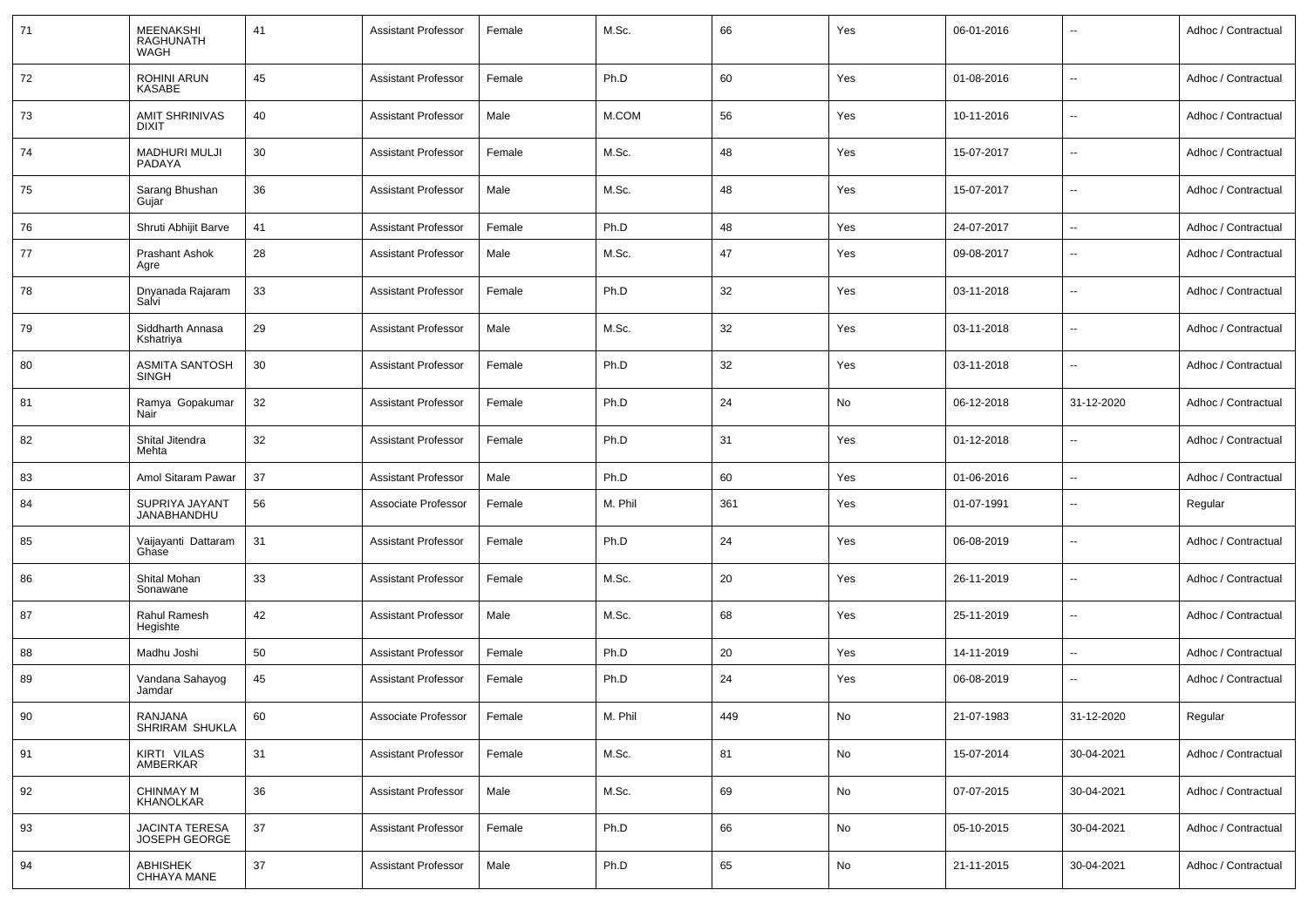| 95  | <b>SEEMA AJAY</b><br><b>SAMBRANI</b>        | 50 | <b>Assistant Professor</b> | Female | Ph.D       | 57  | No  | 28-07-2016 | 30-04-2021 | Adhoc / Contractual |
|-----|---------------------------------------------|----|----------------------------|--------|------------|-----|-----|------------|------------|---------------------|
| 96  | <b>SATISH</b><br>RADHAKISHAN<br><b>BHOR</b> | 39 | <b>Assistant Professor</b> | Male   | M.COM      | 52  | No  | 07-12-2016 | 30-04-2021 | Adhoc / Contractual |
| 97  | Sagar Pramod Shah                           | 28 | <b>Assistant Professor</b> | Male   | M.Sc.      | 45  | No  | 15-07-2017 | 30-04-2021 | Adhoc / Contractual |
| 98  | Siddheshwar<br>Manohar Bombale              | 27 | <b>Assistant Professor</b> | Male   | M.Sc.      | 45  | No  | 13-07-2017 | 30-04-2021 | Adhoc / Contractual |
| 99  | SAGAR ANANDA<br><b>MARATHE</b>              | 36 | <b>Assistant Professor</b> | Male   | M.Sc.      | 38  | No  | 01-02-2018 | 30-04-2021 | Adhoc / Contractual |
| 100 | Mitali Vijay Shewale                        | 27 | <b>Assistant Professor</b> | Female | M.Tech     | 28  | No  | 01-12-2018 | 30-04-2021 | Adhoc / Contractual |
| 101 | Vaishali<br>Chandrakant Pingle              | 28 | <b>Assistant Professor</b> | Female | M.Sc.      | 31  | Yes | 01-12-2018 |            | Adhoc / Contractual |
| 102 | Sadaf Farooque<br>Zakariya                  | 33 | <b>Assistant Professor</b> | Female | M.Sc.      | 31  | Yes | 01-12-2018 | --         | Adhoc / Contractual |
| 103 | Dinesh Budhiram<br>Chaurasiya               | 27 | <b>Assistant Professor</b> | Male   | M. Phil    | 28  | No  | 01-12-2018 | 30-04-2021 | Adhoc / Contractual |
| 104 | Monali Amit<br>Deshpande                    | 46 | <b>Assistant Professor</b> | Female | <b>MCA</b> | 208 | No  | 01-12-2018 | 30-04-2021 | Adhoc / Contractual |
| 105 | Versha Atmaram<br>Peghwal                   | 28 | <b>Assistant Professor</b> | Female | M.Sc.      | 31  | Yes | 01-12-2018 | --         | Adhoc / Contractual |
| 106 | Ranjit Ramchandra<br>Yadav                  | 31 | <b>Assistant Professor</b> | Male   | M.Sc.      | 31  | Yes | 01-12-2018 |            | Adhoc / Contractual |
| 107 | Mohammad Bilal<br>Farooque Shaikh           | 29 | <b>Assistant Professor</b> | Male   | M.E.       | 28  | No  | 01-12-2018 | 30-04-2021 | Adhoc / Contractual |
| 108 | Pradeep Singh<br>Dayal Singh Jethodi        | 29 | <b>Assistant Professor</b> | Male   | M.Sc.      | 31  | Yes | 01-12-2018 | --         | Adhoc / Contractual |
| 109 | Pradnya Mahesh<br>Gosavi                    | 40 | <b>Assistant Professor</b> | Female | LLM        | 31  | Yes | 03-12-2018 | --         | Adhoc / Contractual |
| 110 | Sharon Ajay Mathew                          | 34 | <b>Assistant Professor</b> | Female | Ph.D       | 28  | No  | 08-12-2018 | 30-04-2021 | Adhoc / Contractual |
| 111 | PRAKASH<br>RAJARAM PATIL                    | 57 | <b>Assistant Professor</b> | Male   | M.Sc.      | 297 | No  | 08-06-2009 | 30-04-2021 | Adhoc / Contractual |
| 112 | <b>BHARTI SUNIL</b><br><b>MAKHIJANI</b>     | 48 | <b>Assistant Professor</b> | Female | Ph.D       | 117 | No  | 02-08-2011 | 30-04-2021 | Adhoc / Contractual |
| 113 | <b>CHETAN KANJI</b><br><b>BHAI JIWANI</b>   | 46 | <b>Assistant Professor</b> | Male   | Ph.D       | 105 | No  | 26-06-2012 | 30-04-2021 | Adhoc / Contractual |
| 114 | LEENA PRATAP<br><b>SHEWALE</b>              | 45 | <b>Assistant Professor</b> | Female | MSc(IT)    | 141 | No  | 08-06-2009 | 30-04-2021 | Adhoc / Contractual |
| 115 | PRAJAKTA<br>SWAPNIL KAMBLE                  | 42 | <b>Assistant Professor</b> | Female | MSc(IT)    | 116 | No  | 01-08-2011 | 30-04-2021 | Adhoc / Contractual |
| 116 | MONICA SANJAY<br><b>JAIN LODHA</b>          | 41 | <b>Assistant Professor</b> | Female | M.COM      | 124 | No  | 22-11-2010 | 30-04-2021 | Adhoc / Contractual |
| 117 | MINAL VINOD<br>DIVE                         | 39 | <b>Assistant Professor</b> | Female | MSc(IT)    | 141 | No  | 08-06-2009 | 30-04-2021 | Adhoc / Contractual |
| 118 | SACHIN VILAS<br><b>ACHAREKAR</b>            | 38 | <b>Assistant Professor</b> | Male   | M.COM      | 130 | No  | 15-06-2010 | 30-04-2021 | Adhoc / Contractual |